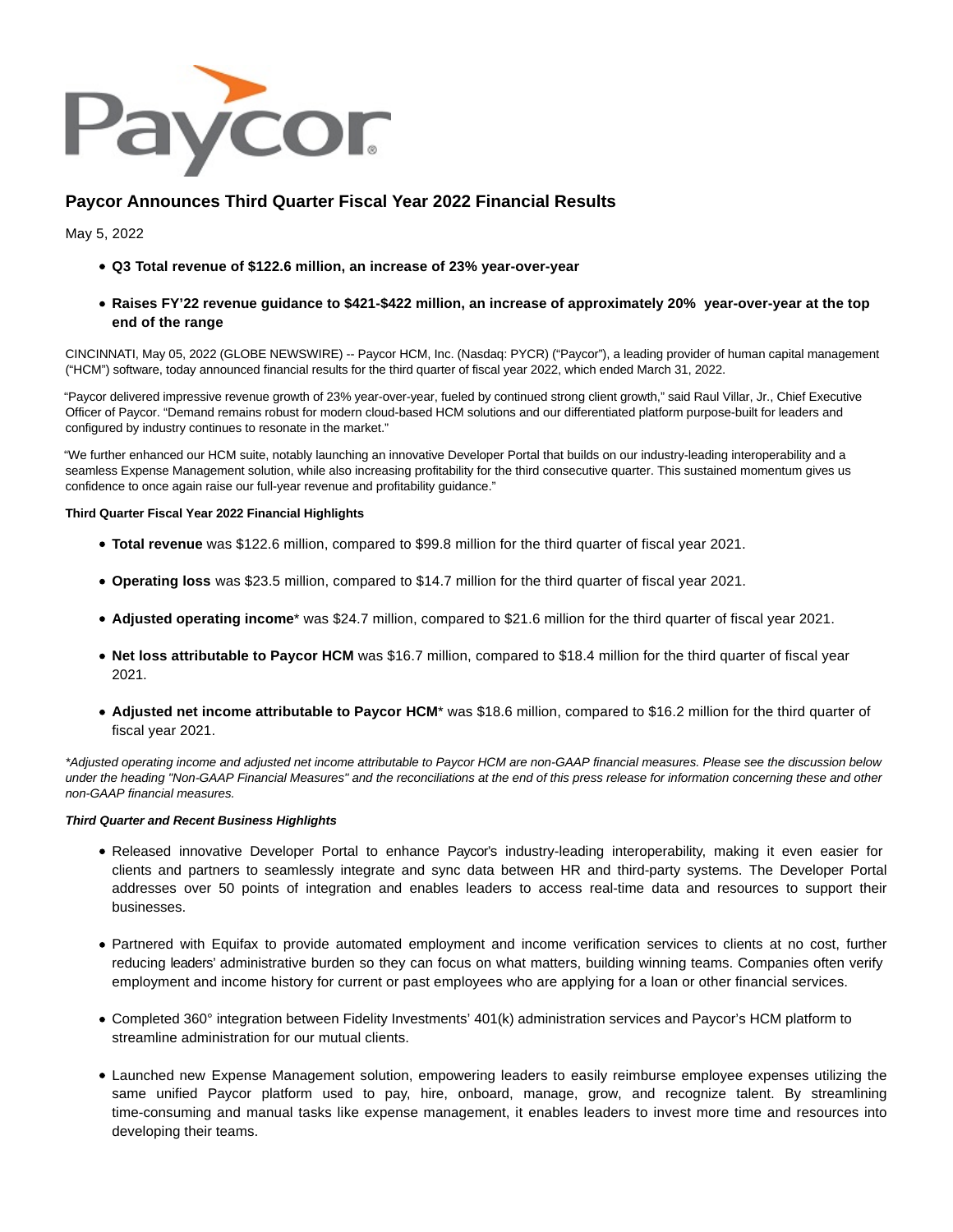● Won Bronze Stevie<sup>®</sup> Award, recognizing Paycor's Tax Advanced Support Team for outstanding customer service.

# **Business Outlook**

Based on information as of today, May 5, 2022, Paycor is issuing the following financial guidance:

#### **Fourth Quarter Ending June 30, 2022:**

- **Total revenue** in the range of \$103-\$104 million.
- **Adjusted operating income**\* in the range of \$3.5-\$4.5 million.

### **Fiscal Year Ending June 30, 2022:**

- **Total revenue** in the range of \$421-\$422 million.
- **Adjusted operating income**\* in the range of \$41.8-\$42.8 million.

\*We are unable to reconcile forward-looking adjusted operating income to forward-looking loss from operations, the most closely comparable GAAP financial measure because the information needed to provide a complete reconciliation is unavailable at this time without unreasonable effort.

#### **Conference Call Information**

Paycor will host a conference call today, May 5, 2022, at 5:00 p.m. Eastern Time to discuss its financial results and guidance. To access this call, dial 1-844-200-6205 (domestic) or 1-929-526-1599 (international). The access code is 976395. A live webcast and replay of the event will be available on the Paycor Investor Relations website at [investors.paycor.com.](https://www.globenewswire.com/Tracker?data=d5J0WjcxY7V0vrBQjz4rCWYs40PuZVK0Rj5iHOTcR-gY3ggnCKl98bxSFh2OpDHOTcSd37pXrrACWvLU55mjw41cP05vrjPEUNaw3qoFibI=)

#### **About Paycor**

Paycor creates Human Capital Management software for leaders who want to make a difference. Our HCM platform modernizes every aspect of people management, from recruiting, onboarding and paying associates, to developing and retaining them. But what really sets us apart is our focus on business leaders. For over 30 years, we've been listening to and partnering with leaders, so we know what they need: HR technology that saves time, powerful analytics that provide actionable insights and personalized support. That's why more than 29,000 customers trust Paycor to help them solve problems and achieve their goals.

#### **Forward-Looking Statements**

This press release contains forward-looking statements within the meaning of Section 27A of the Securities Act of 1933 and Section 21E of the Securities Exchange Act of 1934. All statements other than statements of historical fact, including statements regarding our future results of operations and financial position, our business outlook, our business strategy and plans, our objectives for future operations, and any statements of a general economic or industry specific nature, are forward-looking statements. You can identify forward-looking statements by the fact that they do not relate strictly to historical or current facts. Words such as "anticipate," "estimate," "expect," "project," "plan," "intend," "believe," "may," "will," "should," "can have," "likely," "outlook," "potential," "targets," "contemplates," or the negative or plural of these words and similar expressions are intended to identify forward-looking statements.

These forward-looking statements are subject to a number of risks, uncertainties and assumptions, including those described in our Annual Report on Form 10-K for the fiscal year ended June 30, 2021, as well as in our other filings with the Securities and Exchange Commission. We believe that these risks include, but are not limited to: our ability to manage our growth effectively; the expansion and retention of our direct sales force with qualified and productive persons and the related effects on the growth of our business; the impact on customer expansion and retention if implementation, user experience, customer service, or performance relating to our solutions is not satisfactory; our ability to innovate and deliver high-quality, technologically advanced products and services; our relationships with third parties; the proper operation of our software; future acquisitions of other companies' businesses, technologies, or customer portfolios; the impact of COVID-19 on our business; and those risks described in our Annual Report on Form 10-K for the year ended June 30, 2021, as well as in our other filings with the Securities and Exchange Commission. You should not rely upon forward-looking statements as predictions of future events. The events and circumstances reflected in the forward-looking statements may not be achieved or occur. Although we believe that the expectations and assumptions reflected in the forward-looking statements are reasonable, we cannot guarantee future results, levels of activity, performance, or achievements. We undertake no obligation to publicly update any forward-looking statement after the date of this report, whether as a result of new information, future developments or otherwise, or to conform these statements to actual results or revised expectations, except as may be required by law.

## **Non-GAAP Financial Measures**

To supplement our financial information presented in accordance with generally accepted accounting principles in the United States ("GAAP"), we present the following non-GAAP financial measures in this press release and on the related teleconference call: adjusted gross profit, adjusted gross profit margin, adjusted operating income, adjusted operating income margin, adjusted sales and marketing expense, adjusted general and administrative expense, adjusted research and development expense, adjusted net income attributable to Paycor HCM, Inc. and adjusted net income attributable to Paycor HCM, Inc. per share. Management believes these non-GAAP measures are useful in evaluating our core operating performance and trends to prepare and approve our annual budget, and to develop short-term and long-term operating plans. Management believes that non-GAAP financial information, when taken collectively, may be helpful to investors because it provides consistency and comparability with past financial performance and assists in comparisons with other companies, some of which use similar non-GAAP financial information to supplement their GAAP results. We define (i) adjusted gross profit as gross profit before amortization of intangible assets, stock-based compensation expenses, and certain corporate expenses, in each case that are included in costs of recurring revenues, (ii) adjusted gross profit margin as adjusted gross profit divided by total revenues, (iii) adjusted operating income as loss from operations before amortization of acquired intangible assets, stock-based award and liability incentive award compensation expenses, exit cost due to exiting leases of certain facilities and other certain corporate expenses, such as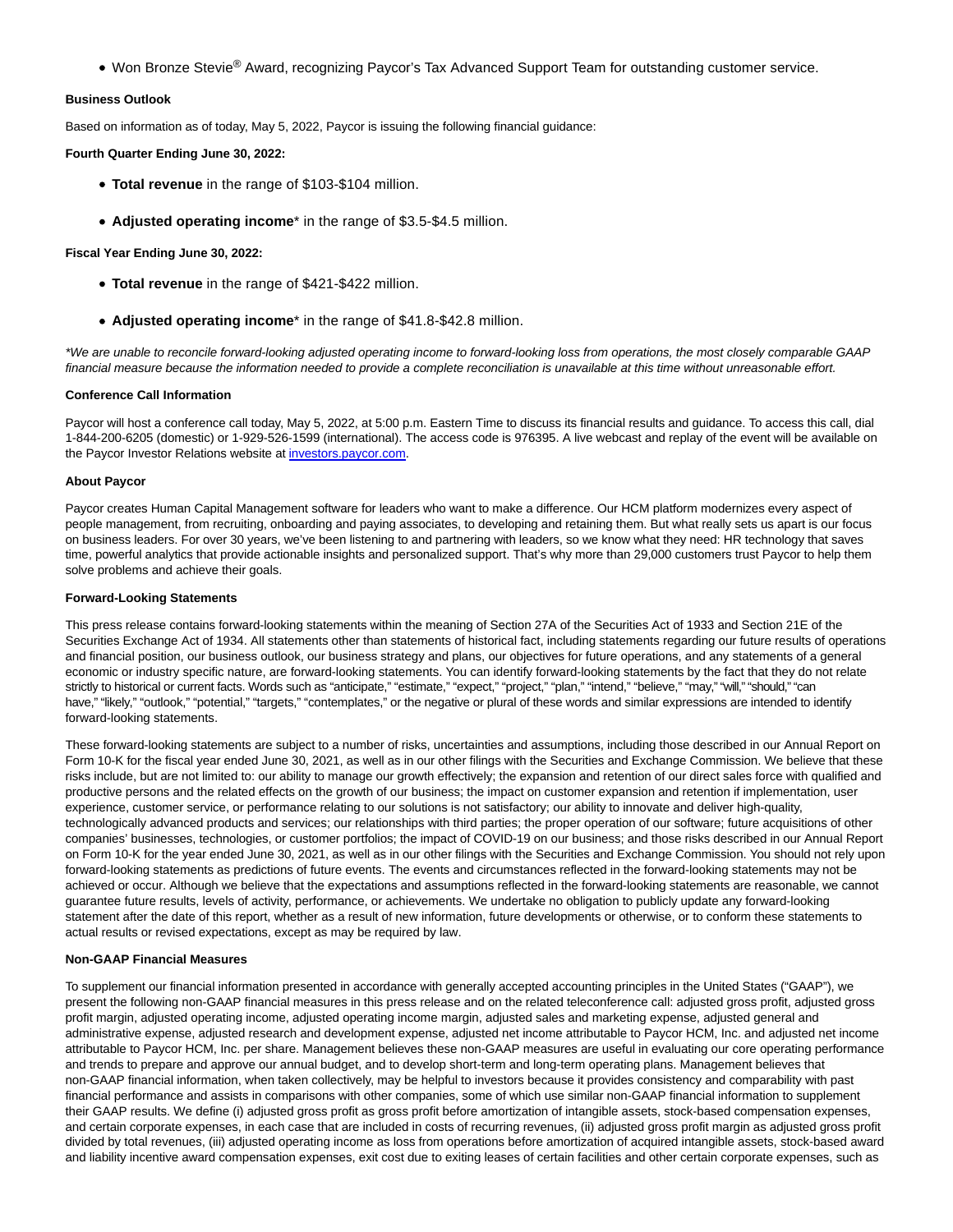costs related to acquisitions, (iv) adjusted operating income margin as adjusted operating income divided by total revenues, (v) adjusted sales and marketing expense as sales and marketing expenses before stock-based award and liability incentive award compensation expenses and other certain corporate expenses, (vi) adjusted general and administrative expense as general and administrative expenses before amortization of acquired intangible assets, stock-based award and liability incentive award compensation expenses, exit cost due to exiting leases of certain facilities and other certain corporate expenses, (vii) adjusted research and development expense as research and development expenses before stock-based award and liability incentive award compensation expenses and other certain corporate expenses, (viii) adjusted net income attributable to Paycor HCM, Inc. as loss before benefit for income taxes after adjusting for amortization of acquired intangible assets, stock-based award and liability incentive award compensation expenses, gain or loss on the extinguishment of debt, exit cost due to exiting leases of certain facilities and other certain corporate expenses, such as costs related to acquisitions, all of which are tax effected applying an adjusted effective tax rate and (ix) adjusted net income attributable to Paycor HCM, Inc. per share as adjusted net income attributable to Paycor HCM, Inc. divided by adjusted shares outstanding. Adjusted shares outstanding includes potentially dilutive securities excluded from the GAAP dilutive net loss per share calculation.

The non-GAAP financial measures presented in this press release and discussed on the related teleconference call are not measures of financial performance under GAAP and should not be considered a substitute for gross profit, gross margin, operating income, operating income margin, sales and marketing expense, general and administrative expense, research and development expense, net income attributable to Paycor HCM, Inc. and diluted net income attributable to Paycor HCM, Inc. per share. Non-GAAP financial measures have limitations as analytical tools, and when assessing our operating performance, you should not consider them in isolation, or as a substitute for analysis of our results as reported under GAAP. The non-GAAP financial measures that we present may not be comparable to similarly titled measures used by other companies. A reconciliation is provided below under "Reconciliations of Non-GAAP Measures to GAAP Measures," for each non-GAAP financial measure to the most directly comparable financial measure stated in accordance with GAAP.

### **Investor Relations:**

Rachel White 513-954-7388 [IR@paycor.com](https://www.globenewswire.com/Tracker?data=TLtKWAqgJGDxSZQcOY2ARYWBheqr9RLZuFdHX0xOIkLudQWmbiFdOoU3L0wUYrJkpGxo_QUkFW7UPkfrECDmAQ==)

## **Media Relations:**

Carly Graman 513-954-7282 [PR@paycor.com](https://www.globenewswire.com/Tracker?data=r9QDE16Mb4kcnDf_oP1vH4isyMvMiltSBdGPSR4rzSBHrS7BV7l5mOsakI5Bo2PZkAH1jZhKJ4C2INyj-5ycGw==)

#### **Paycor HCM, Inc. and Subsidiaries Condensed Consolidated Balance Sheets (in thousands, except share amounts)**

|                                                                          | March 31,<br>2022 |             |    | <b>June 30,</b><br>2021 |
|--------------------------------------------------------------------------|-------------------|-------------|----|-------------------------|
|                                                                          |                   | (Unaudited) |    |                         |
| <b>Assets</b>                                                            |                   |             |    |                         |
| Current assets:                                                          |                   |             |    |                         |
| Cash and cash equivalents                                                | \$                | 134,004     | \$ | 2,634                   |
| Accounts receivable, net                                                 |                   | 20,194      |    | 16,472                  |
| Deferred contract costs                                                  |                   | 34,247      |    | 24,503                  |
| Prepaid expenses                                                         |                   | 12,417      |    | 6,586                   |
| Other current assets                                                     |                   | 1,214       |    | 1,516                   |
| Current assets before funds held for clients                             |                   | 202,076     |    | 51,711                  |
| Funds held for clients                                                   |                   | 1,880,485   |    | 670,315                 |
| Total current assets                                                     |                   | 2,082,561   |    | 722,026                 |
| Property and equipment, net                                              |                   | 32,751      |    | 41,080                  |
| Goodwill                                                                 |                   | 750,655     |    | 750,802                 |
| Intangible assets, net                                                   |                   | 280,414     |    | 355,323                 |
| Capitalized software, net                                                |                   | 37,921      |    | 31,310                  |
| Long-term deferred contract costs                                        |                   | 117,256     |    | 90,880                  |
| Other long-term assets                                                   |                   | 25,080      |    | 19,532                  |
| <b>Total assets</b>                                                      | \$                | 3,326,638   | \$ | 2,010,953               |
| Liabilities, Redeemable Noncontrolling Interest and Stockholders' Equity |                   |             |    |                         |
| <b>Current liabilities:</b>                                              |                   |             |    |                         |
| Accounts payable                                                         | \$                | 11.741      | \$ | 11,978                  |
| Accrued expenses and other current liabilities                           |                   | 14,317      |    | 15,782                  |
| Accrued payroll and payroll related expenses                             |                   | 38,144      |    | 32,305                  |
| Deferred revenue                                                         |                   | 11,764      |    | 11,948                  |
| Current liabilities before client fund obligations                       |                   | 75,966      |    | 72,013                  |
| Client fund obligations                                                  |                   | 1,882,450   |    | 669,960                 |
| <b>Total current liabilities</b>                                         |                   | 1,958,416   |    | 741,973                 |
| Deferred income taxes                                                    |                   | 62,671      |    | 76,138                  |
| Other long-term liabilities                                              |                   | 11,886      |    | 16,680                  |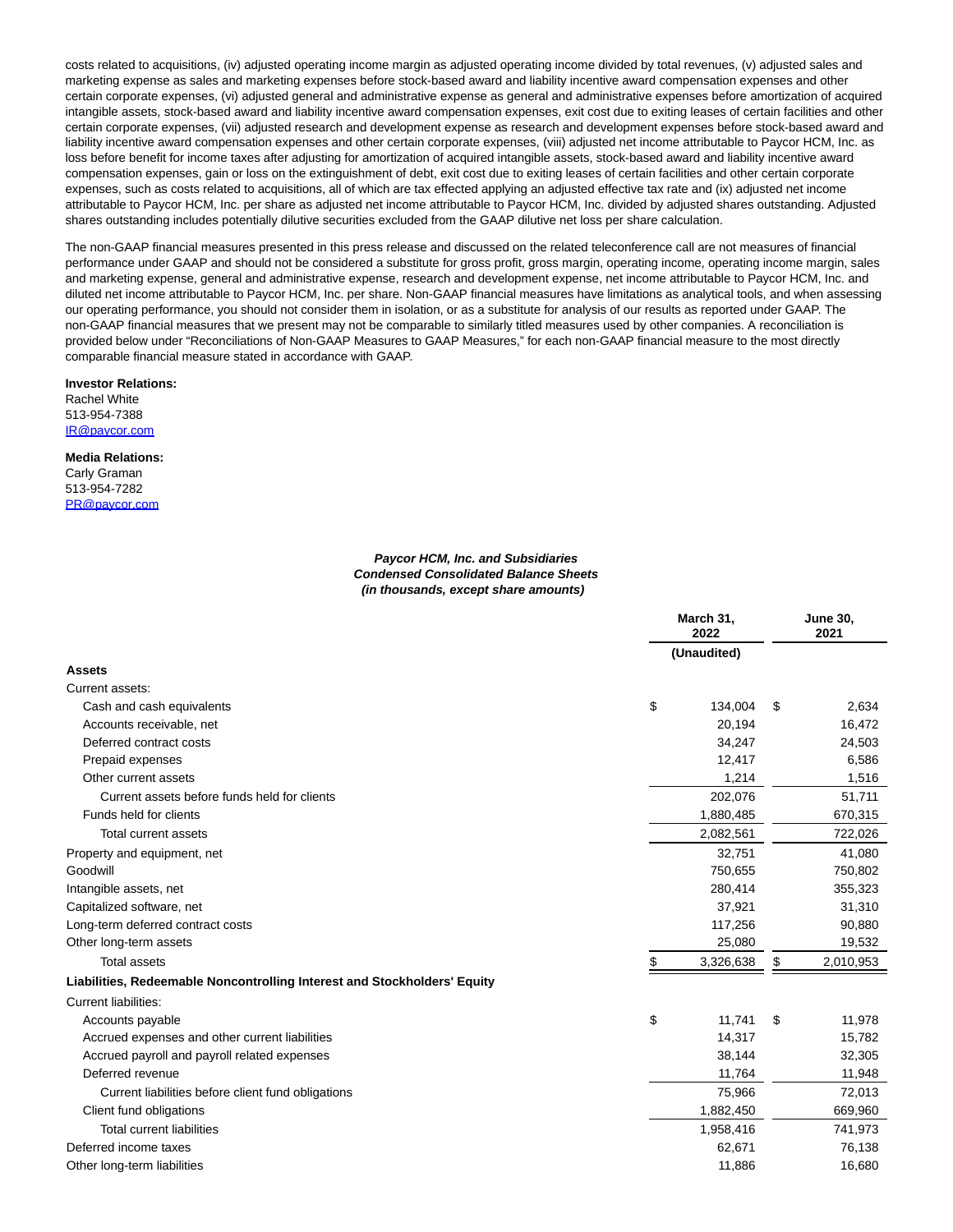| Long-term debt, net                                                                                   |            | 49,100     |
|-------------------------------------------------------------------------------------------------------|------------|------------|
| <b>Total liabilities</b>                                                                              | 2,032,973  | 883,891    |
| Commitments and contingencies                                                                         |            |            |
| Redeemable noncontrolling interest                                                                    |            | 248,423    |
| Stockholders' equity:                                                                                 |            |            |
| Common stock \$0.001 par value per share, 500,000,000 shares authorized, 174,903,005 shares           |            |            |
| outstanding at March 31, 2022 and 141,097,740 outstanding at June 30, 2021, respectively              | 175        | 141        |
| Treasury stock, at cost, 10,620,260 shares at March 31, 2022 and June 30, 2021                        | (245,074)  | (245,074)  |
| Preferred stock, \$0.001 par value, 50,000,000 shares authorized, — shares outstanding at March 31,   |            |            |
| 2022 and June 30, 2021, respectively                                                                  |            |            |
| Series A preferred stock, \$0.001 par value, 10,000 shares authorized, — and 7,715 shares outstanding |            |            |
| at March 31, 2022 and June 30, 2021, respectively                                                     |            | 262,772    |
| Additional paid-in capital                                                                            | 1,910,745  | 1,133,399  |
| Accumulated deficit                                                                                   | (371, 570) | (275, 751) |
| Accumulated other comprehensive (loss) income                                                         | (611)      | 3,152      |
| Total stockholders' equity                                                                            | 1,293,665  | 878,639    |
| Total liabilities, redeemable noncontrolling interest and stockholders' equity                        | 3,326,638  | 2,010,953  |

# **Paycor HCM, Inc. and Subsidiaries Unaudited Condensed Consolidated Statements of Operations (in thousands, except share amounts)**

|                                                                       | <b>Three Months Ended</b><br>March 31, |             |     | <b>Nine Months Ended</b><br>March 31, |                 |    |               |
|-----------------------------------------------------------------------|----------------------------------------|-------------|-----|---------------------------------------|-----------------|----|---------------|
|                                                                       |                                        | 2022        |     | 2021                                  | 2022            |    | 2021          |
| Revenues:                                                             |                                        |             |     |                                       |                 |    |               |
| Recurring and other revenue                                           | \$                                     | 122,189     | \$  | 99,405                                | \$<br>317,334   | \$ | 263,372       |
| Interest income on funds held for clients                             |                                        | 408         |     | 434                                   | 1,062           |    | 1,392         |
| <b>Total revenues</b>                                                 |                                        | 122,597     |     | 99,839                                | 318,396         |    | 264,764       |
| Cost of revenues                                                      |                                        | 41,157      |     | 41,189                                | 127,850         |    | 112,506       |
| Gross profit                                                          |                                        | 81,440      |     | 58,650                                | 190,546         |    | 152,258       |
| Operating expenses:                                                   |                                        |             |     |                                       |                 |    |               |
| Sales and marketing                                                   |                                        | 41,487      |     | 26,044                                | 127,957         |    | 75,864        |
| General and administrative                                            |                                        | 54,090      |     | 38,441                                | 141,963         |    | 106,914       |
| Research and development                                              |                                        | 9,324       |     | 8,833                                 | 30,120          |    | 26,507        |
| Total operating expenses                                              |                                        | 104,901     |     | 73,318                                | 300,040         |    | 209,285       |
| Loss from operations                                                  |                                        | (23, 461)   |     | (14,668)                              | (109, 494)      |    | (57, 027)     |
| Other (expense) income:                                               |                                        |             |     |                                       |                 |    |               |
| Interest expense                                                      |                                        | (101)       |     | (688)                                 | (448)           |    | (1, 847)      |
| Other                                                                 |                                        | (12)        |     | 80                                    | 1,540           |    | 320           |
| Loss before benefit for income taxes                                  |                                        | (23, 574)   |     | (15,276)                              | (108, 402)      |    | (58, 554)     |
| Income tax benefit                                                    |                                        | (6, 876)    |     | (3,215)                               | (24, 204)       |    | (12, 344)     |
| Net loss                                                              |                                        | (16, 698)   |     | (12,061)                              | (84, 198)       |    | (46, 210)     |
| Less: Accretion of redeemable noncontrolling interests                |                                        |             |     | 6,379                                 | 11,621          |    | 17,900        |
| Net loss attributable to Paycor HCM, Inc.                             |                                        | (16, 698)   | \$. | (18, 440)                             | \$<br>(95, 819) | \$ | (64, 110)     |
| Basic and diluted net loss attributable to Paycor HCM, Inc. per share | \$                                     | (0.10)      | \$  | (0.13)                                | \$<br>(0.56)    | \$ | (0.43)        |
| Weighted average common shares outstanding:                           |                                        |             |     |                                       |                 |    |               |
| Basic and diluted                                                     |                                        | 174,819,649 |     | 141,097,740                           | 171,881,617     |    | 148, 113, 313 |

#### **Paycor HCM, Inc. and Subsidiaries Unaudited Condensed Consolidated Statements of Cash Flows (in thousands)**

|                                                                                | <b>Nine Months Ended</b> | March 31. |           |
|--------------------------------------------------------------------------------|--------------------------|-----------|-----------|
|                                                                                | 2022                     |           | 2021      |
| Cash flows from operating activities:                                          |                          |           |           |
| Net loss                                                                       | $(84, 198)$ \$           |           | (46, 210) |
| Adjustments to reconcile net loss to net cash provided by operating activities |                          |           |           |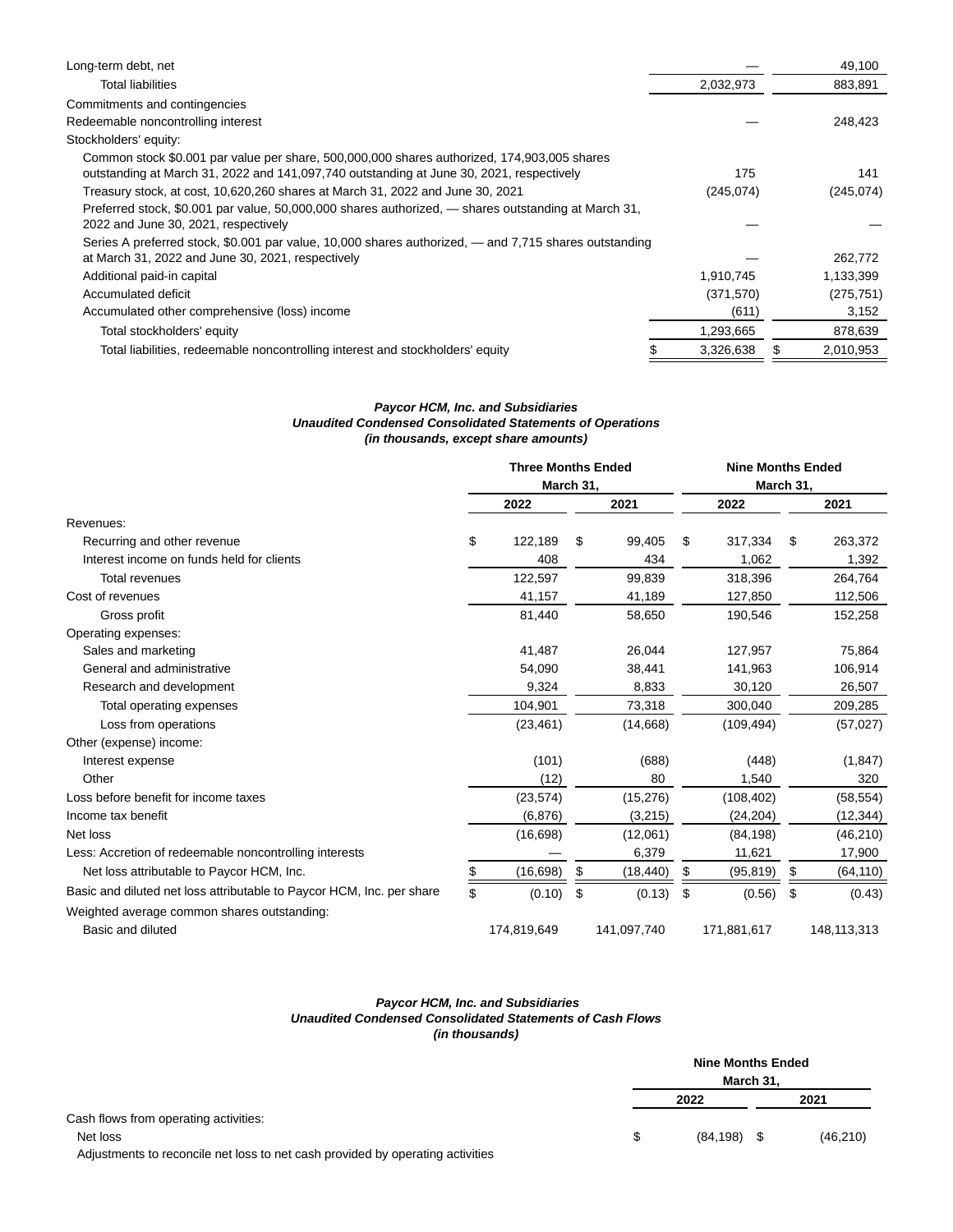| Depreciation                                                                                                           | 5,113      | 5,073         |
|------------------------------------------------------------------------------------------------------------------------|------------|---------------|
| Amortization of intangible assets and software                                                                         | 95,556     | 103,091       |
| Amortization of deferred contract costs                                                                                | 22,330     | 13,641        |
| Stock-based compensation expense                                                                                       | 55,321     | 5,308         |
| Amortization of debt acquisition costs                                                                                 | 66         | 511           |
| Deferred tax benefit                                                                                                   | (24, 227)  | (12, 344)     |
| Bad debt expense                                                                                                       | 1,655      | 1,005         |
| Gain on sale of investments                                                                                            | (9)        | (70)          |
| Gain on installment sale                                                                                               | (1,359)    |               |
| Loss (gain) on foreign currency exchange                                                                               | 101        | (571)         |
| Loss on lease exit                                                                                                     | 9,055      |               |
| Change in fair value of deferred consideration                                                                         | (138)      |               |
| Changes in assets and liabilities, net of effects from acquisitions:                                                   |            |               |
| Accounts receivable                                                                                                    | (5, 391)   | (5, 144)      |
| Prepaid expenses and other current assets                                                                              | (5,529)    | (526)         |
| Other long-term assets                                                                                                 | 334        | 868           |
| Accounts payable                                                                                                       | (160)      | (2, 159)      |
| <b>Accrued liabilities</b>                                                                                             | 6,151      | 9,453         |
| Deferred revenue                                                                                                       | 943        | (826)         |
| Other long-term liabilities                                                                                            | (5,533)    | 243           |
| Deferred contract costs                                                                                                | (58, 450)  | (45, 158)     |
| Net cash provided by operating activities                                                                              | 11,631     | 26,185        |
|                                                                                                                        |            |               |
| Cash flows from investing activities:                                                                                  |            |               |
| Purchases of client funds available-for-sale securities                                                                | (178, 362) | (174, 962)    |
| Proceeds from sale and maturities of client funds available-for-sale securities                                        | 127,603    | 174,561       |
| Purchase of property and equipment                                                                                     | (1,861)    | (2, 141)      |
| Proceeds from note receivable on installment sale                                                                      | 3,040      |               |
| Acquisition of intangible assets                                                                                       | (4,640)    | (9,252)       |
| Acquisition of Paltech Solutions, Inc., net of cash acquired                                                           |            | (16, 592)     |
| Internally developed software costs                                                                                    | (22, 667)  | (15, 424)     |
| Net cash used in investing activities                                                                                  | (76, 887)  | (43, 810)     |
| Cash flows from financing activities:                                                                                  |            |               |
| Net change in cash and cash equivalents held to satisfy client funds obligations                                       | 1,204,091  | 172,311       |
| Payment of contingent consideration                                                                                    |            | (1,000)       |
| Payment of deferred consideration                                                                                      | (2,752)    |               |
| Proceeds from promissory note with related party                                                                       |            | 64,989        |
| Repayment of promissory note with related party                                                                        |            | (64, 989)     |
| Proceeds from line-of-credit                                                                                           | 3,500      | 56,217        |
| Repayments of line-of-credit                                                                                           | (52,600)   | (60, 828)     |
| Proceeds from debt                                                                                                     |            | 25,000        |
| Repayments of debt                                                                                                     |            | (758)         |
| Proceeds from issuance of preferred stock, net of offering costs                                                       |            | 262,772       |
| Purchase of treasury stock at cost                                                                                     |            | (245, 074)    |
| Proceeds from the issuance of common stock sold in the IPO, net of offering costs and underwriting                     |            |               |
| discount                                                                                                               | 454,915    |               |
| Redemption of Redeemable Series A Preferred Stock (acquisition of non-controlling interest)                            | (260, 044) |               |
| Proceeds from employee stock purchase plan                                                                             | 3,186      |               |
| Dividends paid to noncontrolling interests                                                                             |            | (6, 194)      |
| Other financing activities                                                                                             | (395)      | (397)         |
| Net cash provided by financing activities                                                                              | 1,349,901  | 202,049       |
| Impact of foreign exchange on cash and cash equivalents                                                                | 18         | (35)          |
| Net change in cash, cash equivalents, restricted cash and short-term investments, and funds held for                   |            |               |
| clients                                                                                                                | 1,284,663  | 184,389       |
| Cash, cash equivalents, restricted cash and short-term investments, and funds held for clients,<br>beginning of period | 560,000    | 546,448       |
| Cash, cash equivalents, restricted cash and short-term investments, and funds held for clients, end of                 |            |               |
| period                                                                                                                 | 1,844,663  | \$<br>730,837 |
| Supplemental disclosure of non-cash investing, financing and other cash flow information:                              |            |               |
| Capital expenditures in accounts payable                                                                               | \$<br>25   | \$<br>28      |
| Cash paid during the year for interest                                                                                 | \$<br>154  | \$<br>510     |
| Reconciliation of cash, cash equivalents, restricted cash and short-term investments, and funds held                   |            |               |
|                                                                                                                        |            |               |

for clients to the Condensed Consolidated Balance Sheets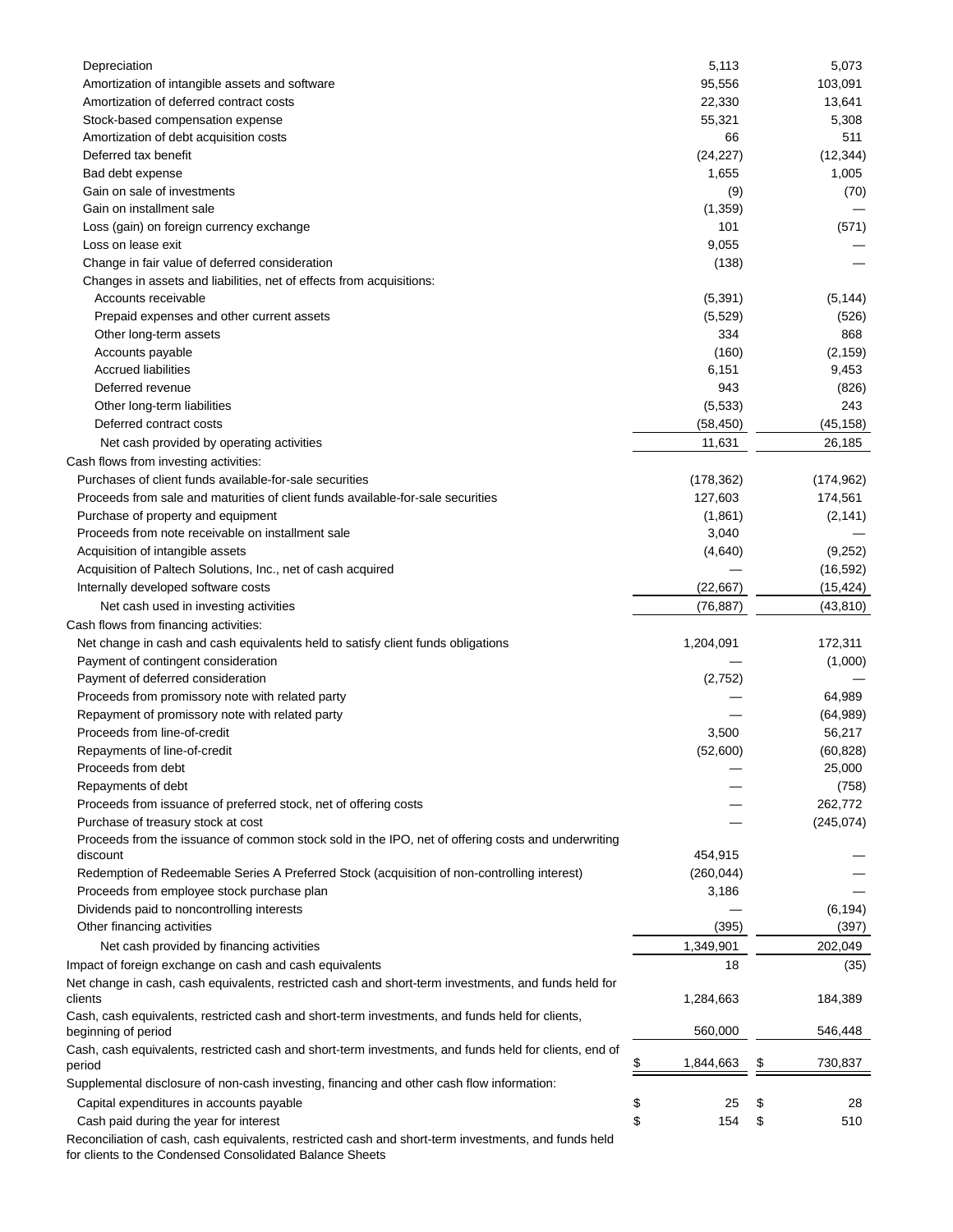| Cash and cash equivalents                                                                            | 134.004   | 19.364  |
|------------------------------------------------------------------------------------------------------|-----------|---------|
| Restricted cash and short-term investments                                                           |           | 6.076   |
| Funds held for clients                                                                               | 1.710.659 | 705.397 |
| Total cash, cash equivalents, restricted cash and short-term investments, and funds held for clients | .844.663  | 730.837 |

# Reconciliations of Non-GAAP Measures to GAAP Measures

# **Adjusted Gross Profit and Adjusted Gross Profit Margin (Unaudited)**

|                                     |    | <b>Three Months Ended</b> |    |                | <b>Nine Months Ended</b> |                |   |                |  |  |
|-------------------------------------|----|---------------------------|----|----------------|--------------------------|----------------|---|----------------|--|--|
| (in thousands)                      |    | March 31, 2022            |    | March 31, 2021 |                          | March 31, 2022 |   | March 31, 2021 |  |  |
| Gross Profit*                       | \$ | 81.440                    |    | 58.650         | S                        | 190.546        | S | 152.258        |  |  |
| Gross Profit Margin                 |    | 66.4%                     |    | 58.7%          |                          | 59.8%          |   | 57.5%          |  |  |
| Amortization of intangible assets   |    | 1.433                     |    | 11.722         |                          | 18.017         |   | 34.413         |  |  |
| Stock-based compensation expense    |    | 1,710                     |    | 230            |                          | 5.205          |   | 656            |  |  |
| Adjusted Gross Profit*              | J  | 84.583                    | \$ | 70.602         | S                        | 213.768        | S | 187.327        |  |  |
| <b>Adjusted Gross Profit Margin</b> |    | 69.0%                     |    | 70.7%          |                          | 67.1%          |   | 70.8%          |  |  |

Gross Profit and Adjusted Gross Profit are burdened by depreciation expense of \$0.6 million and \$0.6 million for the three months ended March 31, 2022 and 2021, respectively, and \$2.0 million and \$1.8 million for the nine months ended March 31, 2022 and 2021, respectively. Gross Profit and Adjusted Gross Profit are burdened by amortization of capitalized software of \$5.8 million and \$3.7 million for the three months ended March 31, 2022 and 2021, respectively, and \$16.0 million and \$9.5 million for the nine months ended March 31, 2022 and 2021, respectively. Gross Profit and Adjusted Gross Profit are burdened by amortization of deferred contract costs of \$4.6 million and \$2.8 million for the three months ended March 31, 2022 and 2021, respectively, and \$12.2 million and \$7.4 million for the nine months ended March 31, 2022 and 2021, respectively.

# **Adjusted Operating Income (Unaudited)**

|                                                |   | <b>Three Months Ended</b> |    |                | <b>Nine Months Ended</b> |                |    |                |  |
|------------------------------------------------|---|---------------------------|----|----------------|--------------------------|----------------|----|----------------|--|
| (in thousands)                                 |   | March 31, 2022            |    | March 31, 2021 |                          | March 31, 2022 |    | March 31, 2021 |  |
| Loss from Operations                           | S | (23, 461)                 | S  | (14,668)       | S                        | (109, 494)     | S  | (57, 027)      |  |
| <b>Operating Margin</b>                        |   | $(19.1)\%$                |    | $(14.7)\%$     |                          | $(34.4)\%$     |    | $(21.5)\%$     |  |
| Amortization of intangible assets              |   | 22.136                    |    | 31.782         |                          | 79.548         |    | 93,553         |  |
| Stock-based compensation expense               |   | 16.294                    |    | 1.875          |                          | 55,321         |    | 5,308          |  |
| Liability incentive award compensation expense |   |                           |    |                |                          |                |    | 70             |  |
| Loss on lease exit*                            |   | 9.055                     |    |                |                          | 9,055          |    |                |  |
| Corporate adjustments**                        |   | 626                       |    | 2,601          |                          | 3,871          |    | 5,864          |  |
| <b>Adjusted Operating Income</b>               | S | 24.650                    | \$ | 21.597         | S                        | 38,301         | \$ | 47,768         |  |
| Adjusted Operating Income Margin               |   | 20.1%                     |    | 21.6%          |                          | 12.0%          |    | 18.0%          |  |

Represents exit cost due to exiting leases of certain facilities.

Corporate adjustments for the three and nine months ended March 31, 2022 relate to certain restructuring costs of \$0.2 million and \$0.4 million, respectively, as well as costs associated with becoming a public company, including the implementation of a new enterprise-resource planning system and professional, consulting, and other costs of \$0.4 million and \$2.5 million, respectively, and costs associated with a secondary offering completed in October 2021 ("October 2021 Secondary Offering") of \$— million and \$1.0 million for the three and nine months ended March 31, 2022, respectively. Corporate adjustments for the three and nine months ended March 31, 2021 relate to certain transition costs of the new executive leadership team and closure of a standalone facility of \$— million and \$1.0 million, respectively, as well as costs associated with becoming a public company, including the implementation of a new enterprise-resource planning system and professional, consulting, and other costs of \$2.6 million and \$4.4 million, respectively, and transaction expenses and costs associated with the Paltech Solutions, Inc. ("7Geese") Acquisition totaling \$— million and \$0.5 million for the three and nine months ended March 31, 2021, respectively.

# **Adjusted Operating Expenses (Unaudited)**

|                                  | <b>Three Months Ended</b> |                       |  | <b>Nine Months Ended</b> |  |                       |
|----------------------------------|---------------------------|-----------------------|--|--------------------------|--|-----------------------|
| (in thousands)                   | March 31, 2022            | <b>March 31, 2021</b> |  | March 31, 2022           |  | <b>March 31, 2021</b> |
| Sales and Marketing expense      | 41.487                    | 26.044                |  | 127.957                  |  | 75,864                |
| Stock-based compensation expense | (7.634)                   | (623)                 |  | (29, 390)                |  | (1,737)               |
| Corporate adjustments*           | _                         | (3)                   |  | (53)                     |  | (598)                 |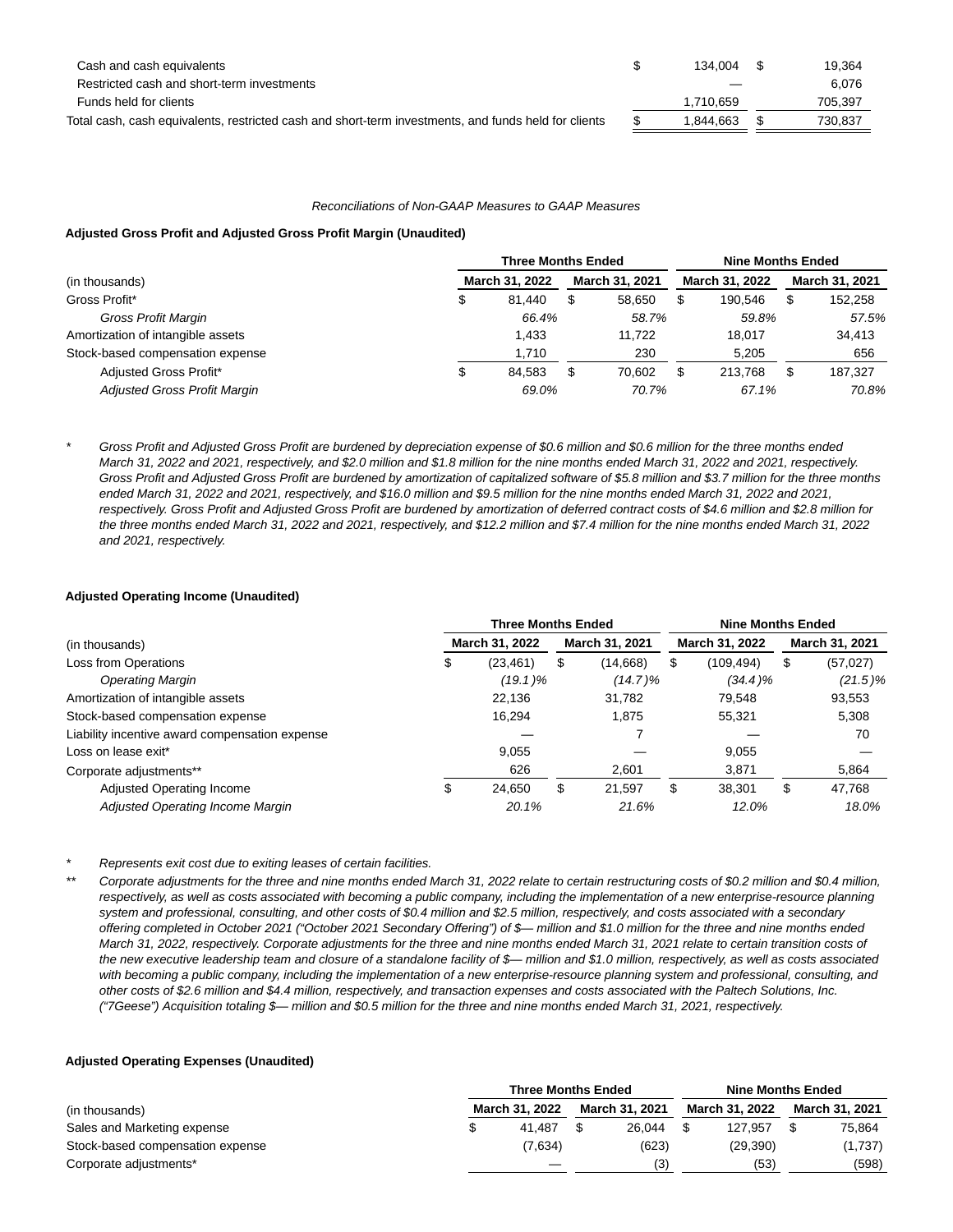| Adjusted Sales and Marketing expense           |   | 33,853    |   | 25,418   | S.  | 98,514    |     | 73,529    |
|------------------------------------------------|---|-----------|---|----------|-----|-----------|-----|-----------|
| General and Administrative expense             |   | 54.090    | S | 38.441   | S   | 141.963   | S   | 106,914   |
| Amortization of intangible assets              |   | (20, 703) |   | (20,060) |     | (61, 531) |     | (59, 140) |
| Stock-based compensation expense               |   | (5,846)   |   | (982)    |     | (16, 947) |     | (2,801)   |
| Liability incentive award compensation expense |   |           |   | (7)      |     |           |     | (70)      |
| Loss on lease exit**                           |   | (9,055)   |   |          |     | (9.055)   |     |           |
| Corporate adjustments***                       |   | (626)     |   | (2,536)  |     | (3,818)   |     | (5,204)   |
| Adjusted General and Administrative expense    |   | 17,860    |   | 14,856   |     | 50,612    |     | 39,699    |
| Research and Development expense               | S | 9.324     | S | 8.833    | \$. | 30.120    | \$. | 26.507    |
| Stock-based compensation expense               |   | (1, 104)  |   | (40)     |     | (3,779)   |     | (114)     |
| Corporate adjustments****                      |   |           |   | (62)     |     |           |     | (62)      |
| Adjusted Research and Development expense      |   | 8.220     |   | 8.731    | S   | 26.341    | S   | 26,331    |

Corporate adjustments for the nine months ended March 31, 2022 relate to costs associated with becoming a public company. Corporate adjustments for the three and nine months ended March 31, 2021 relate to certain transition costs of the new executive leadership team and closure of a standalone facility.

Represents exit cost due to exiting leases of certain facilities.

\*\*\* Corporate adjustments for the three and nine months ended March 31, 2022 relate to certain restructuring costs of \$0.2 million and \$0.4 million, respectively, as well as costs associated with becoming a public company, including the implementation of a new enterprise-resource planning system and professional, consulting, and other costs of \$0.4 million and \$2.4 million, respectively, and costs associated with the October 2021 Secondary Offering of \$- million and \$1.0 million for the three and nine months ended March 31, 2022, respectively. Corporate adjustments for the three and nine months ended March 31, 2021 relate to certain transition costs of the new executive leadership team and closure of a standalone facility of \$— million and \$0.4 million, respectively, as well as costs associated with becoming a public company, including the implementation of a new enterprise-resource planning system and professional, consulting, and other costs, of \$2.5 million and \$4.3 million, respectively, and transaction expenses and costs associated with the 7Geese Acquisition totaling \$— million and \$0.5 million for the three and nine months ended March 31, 2021, respectively.

\*\*\*\* Corporate adjustments for the three and nine months ended March 31, 2021 relate to costs associated with the 7Geese Acquisition.

## **Adjusted Net Income Attributable to Paycor HCM, Inc. and Adjusted Net Income Attributable to Paycor HCM, Inc. Per Share (Unaudited)**

|                                                                |                | <b>Three Months Ended</b> |                | <b>Nine Months Ended</b> |                |    |                |  |  |  |
|----------------------------------------------------------------|----------------|---------------------------|----------------|--------------------------|----------------|----|----------------|--|--|--|
| (in thousands)                                                 | March 31, 2022 |                           | March 31, 2021 |                          | March 31, 2022 |    | March 31, 2021 |  |  |  |
| Net loss before benefit for income taxes                       |                | $(23,574)$ \$             | (15, 276)      | S                        | (108, 402)     | S  | (58, 554)      |  |  |  |
| Loss on debt amendment                                         |                |                           |                |                          | 35             |    |                |  |  |  |
| Amortization of intangible assets                              |                | 22,136                    | 31,782         |                          | 79,548         |    | 93,553         |  |  |  |
| Gain on installment sale                                       |                |                           |                |                          | (1,359)        |    |                |  |  |  |
| Stock-based compensation expense                               |                | 16,294                    | 1,875          |                          | 55,321         |    | 5,308          |  |  |  |
| Liability incentive award compensation expense                 |                |                           |                |                          |                |    | 70             |  |  |  |
| Loss on lease exit*                                            |                | 9,055                     |                |                          | 9,055          |    |                |  |  |  |
| Corporate adjustments**                                        |                | 626                       | 2,601          |                          | 3,871          |    | 5,864          |  |  |  |
| Non-GAAP adjusted income before applicable income taxes        |                | 24,537                    | 20,989         |                          | 38,069         |    | 46,241         |  |  |  |
| Income tax effect on adjustments***                            |                | (5,889)                   | (4,827)        |                          | (9, 137)       |    | (10, 635)      |  |  |  |
| Adjusted Net Income Attributable to Paycor HCM, Inc.           |                | 18,648                    | 16,162         |                          | 28,932         |    | 35,606         |  |  |  |
| Adjusted Net Income Attributable to Paycor HCM, Inc. Per Share | S              | 0.11                      | \$<br>0.11     | \$                       | 0.17           | \$ | 0.23           |  |  |  |
| Adjusted shares outstanding****                                |                | 175,116,109               | 151,978,985    |                          | 173,269,703    |    | 151,825,208    |  |  |  |

#### Represents exit cost due to exiting leases of certain facilities.

Corporate adjustments for the three and nine months ended March 31, 2022 relate to certain restructuring costs of \$0.2 million and \$0.4 million, respectively, as well as costs associated with becoming a public company, including the implementation of a new enterprise-resource planning system and professional, consulting, and other costs of \$0.4 million and \$2.5 million, respectively and costs associated with the October 2021 Secondary Offering of \$— million and \$1.0 million for the three and nine months ended March 31, 2022, respectively. Corporate adjustments for the three and nine months ended March 31, 2021 relate to certain transition costs of the new executive leadership team and closure of a standalone facility of \$— million and \$1.0 million, respectively, as well as costs associated with becoming a public company, including the implementation of a new enterprise-resource planning system and professional, consulting, and other costs of \$2.6 million and \$4.4 million, respectively, and transaction expenses and costs associated with the 7Geese Acquisition totaling \$— million and \$0.5 million for the three and nine months ended March 31, 2021, respectively.

Non-GAAP adjusted income before applicable income taxes is tax effected using an adjusted effective tax rate of 24.0% for the three and nine months ended March 31, 2022, respectively, and 23.0% for the three and nine months ended March 31, 2021, respectively.